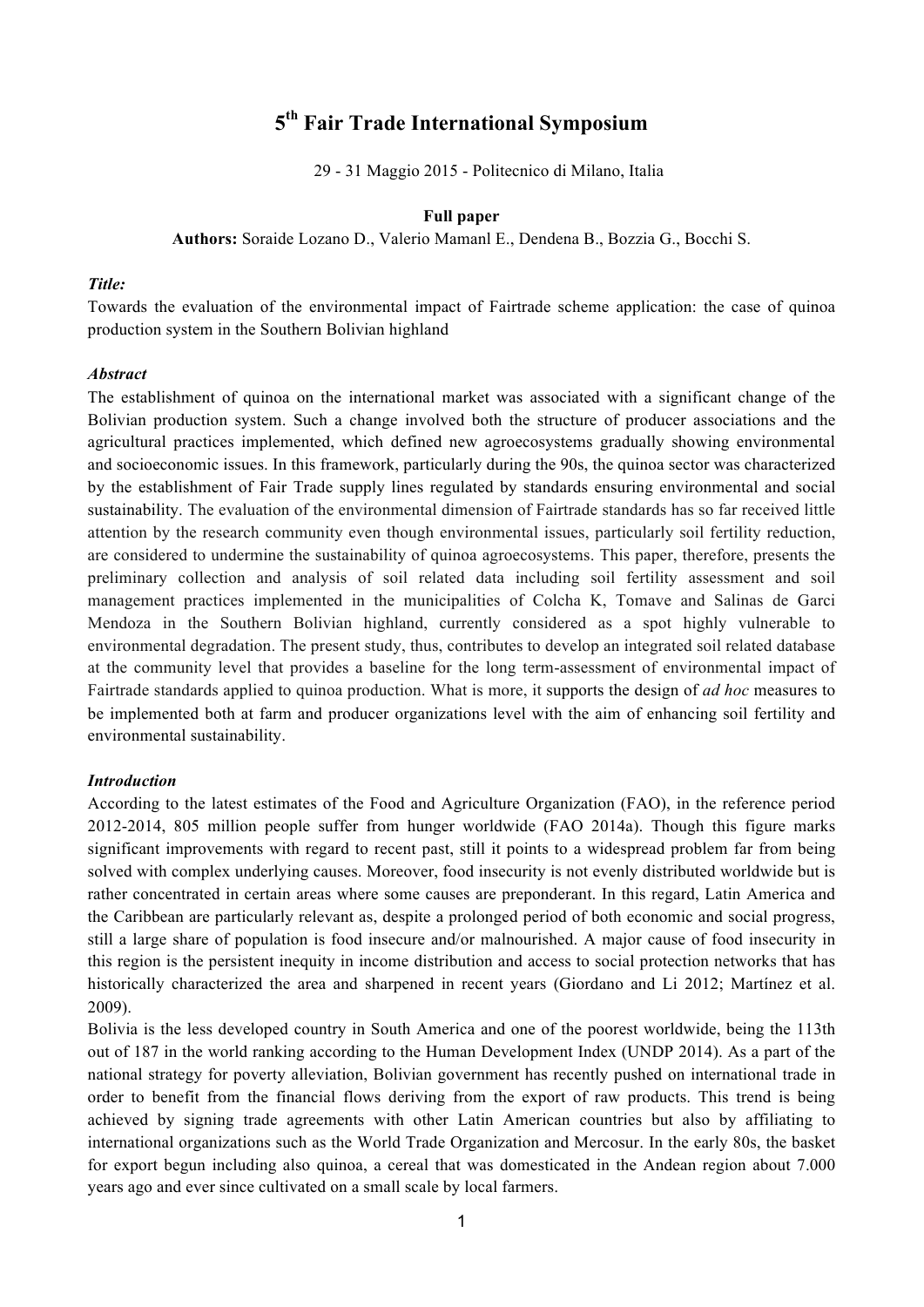Traditionally quinoa has been cultivated for self-consumption according to traditional practices; it turned to a commercial crop over the last few decades. In 2003, the harvested area devoted to quinoa production in Bolivia was found to range between 38,300 ha (FAO 2014b) and 45,700 (MRDyT and CONACOPROQ 2009). In 2013 such an area was reported to be 74,200 ha, thus almost doubling. The same occurred when taking count of the production volume that increased from 24,900 tons in 2003 up to 50,500 tons in 2013 (FAO 2014b). Both the increase in cultivated area and in production volume have been led by the strong increase in the price of quinoa over the last few years: from 2000 to 2008 price of raw quinoa increased by up to 650% (from 28.4 to 204.5 US\$/100 kg of conventional quinoa), while price of processed quinoa almost doubled (from 105.1 to 255 US\$/100 kg) (MRDyT and CONACOPROQ 2009; Medrano Echalar and Torrico 2009; CPTS 2008). Such an increase has been mostly driven by the international demand for this product, with Bolivia being the main exporter worldwide, especially to USA and Europe (MRDyT and CONACOPROQ 2009). Since the 80s, quinoa's popularity has been continuously rising, mostly due to the increasing interest from the countries of the North concerned about social, health and environmental issues (Cáceres 2005). The establishment of quinoa on the international market was associated with a profound change in the structure of the Bolivian production system both at the national and regional level. In this regard, Cáceres et al. (2007) identifies three periods marking the definition of the networks of actors participating in quinoa production and trade: i) between the 70s and the 80s the first producer organizations (e.g. CECAOT and ANAPQUI) were launched and consolidated. To their reinforcement contributed the wake of Fair Trade movements (Cáceres et al. 2007); ii) during the 90s the establishment of organic production standards for exports took place (Laguna et al. 2006; Cáceres and Carimentrand 2004), as promoted by ANAPQUI and supported by European NGOs (Laguna 2011). According to recent estimates, between 25% and 40% of the total production volume of quinoa real is commercialized as organic, with exports to Europe and North America being almost exclusively organic (MDRyT & CONACOPROQ 2009; Aroni et al. 2009); iii) the early 90s were characterized by the strengthening of the network involving quinoa producers, associations, and traders, in turn associated with the definition of organic and Fair Trade supply lines aimed to the main exporters. Carimentrand and Ballet (2010) note that during this period Fairtrade<sup>1</sup> and organic quinoa certifications *de facto* overlapped, with quinoa supply chain firmly structured around the two poles of Fair trade and organic agriculture.

Since the beginning of the 80s, when the demand for quinoa begun to grow, significant changes in the agricultural practices took place. This shift has been particularly evident in the Southern Bolivian highland where the core of quinoa production is located (Rojas 2011; Aroni et al. 2009). Due to the prohibitive environmental conditions in this area that includes the Salar de Uyuni, the Salar de Coipasa and the area in between (referred to as Intersalar), quinoa is the only commercial crop that is able to adapt to this context that is considered among the harshest ecological spots on earth characterized by an altitude of 3750 m, 200 mm of annual rainfall and about 200 frost days per year (Orsag, 2011; Gandarillas 1982). Here, quinoa has been traditionally cultivated on hillsides in systems based on crop rotation including fallow land and the use of llama manure, which has long ensured a balanced utilization of environmental resources (Orsag 2011). Over last thirty years, quinoa cultivation expanded over plains, where soils are generally characterized by a higher percentage of sand, low to very low content of organic matter and high vulnerability to wind and water erosion. The conversion of these lands originally covered by native species into agricultural lots, facilitated by the introduction of machinery and coupled with the reduction of llamas, significantly altered the biological processes ensuring the sustainability of local ecosystems (Medrano Echalar et al. 2011; Pouteau et al. 2011; Michel 2008; Joffre and Acho 2008). The reduction of soil fertility due to the intensification of quinoa production systems has recently received particular attention, as often mentioned as the leading cause of an alleged decrease of yields of quinoa, as well as a proof that quinoa agroecosystems are exceeding their carrying capacity (e.g. Jacobsen 2011; Felix and Vilca 2009; Cossio 2008). However,

!!!!!!!!!!!!!!!!!!!!!!!!!!!!!!!!!!!!!!!!!!!!!!!!!!!!!!!!!!!!

<sup>&</sup>lt;sup>1</sup> In line with Elder et al. (2013), we hereby use 'Fairtrade' referring to the certification released by Fairtrade International (FLO), whereas 'fair trade' referring to the broad fair trade movement.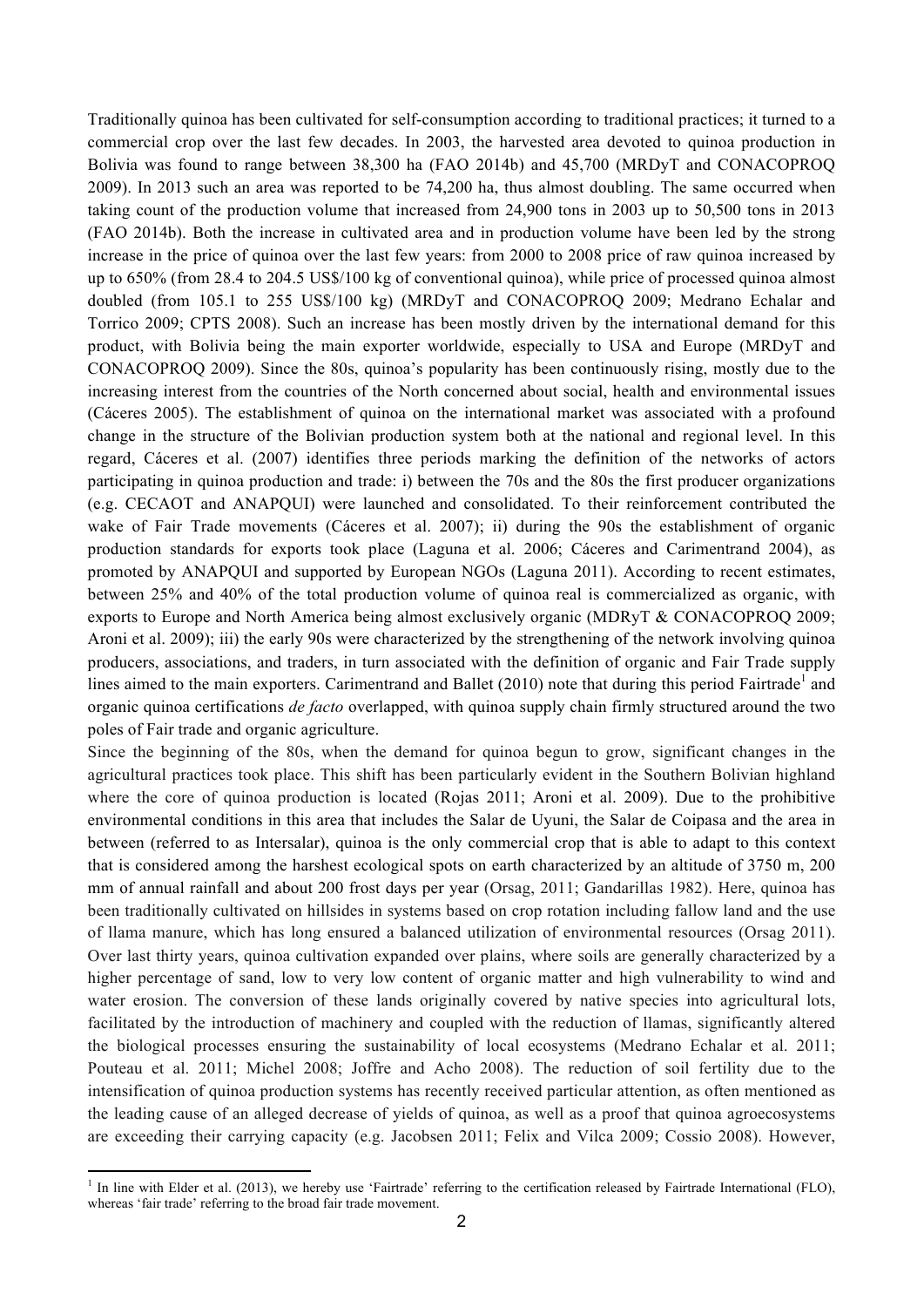crop yield should not be used as a proxy for measuring the degradation of soil as this is likely the result of other underlying factors including climate related events, agricultural practices and pest attacks. With specific reference to the Southern Bolivian highland, lower yields associated with the mechanization of sowing in the plain systems should thus be considered in light of the higher exposure to wind, frost and pest attacks that such systems have (Winkel et al. 2012). The apparent contrast existing in the research community in regard to the impact of quinoa cultivation on soil fertility could be attributed to the scarcity of studies exploring such a topic, as highlighted by Reynolds et al. (2008) and Winkel et al. (2012).

Such a lack of in-depth analysis also characterizes the evaluation of the environmental dimension of Fairtrade standards, which is far less known that the socioeconomic one and, from a research perspective, less investigated. In the present paper we focus on quinoa production in the Southern Bolivian highlands as certified by Fairtrade International scheme, thus regulated by the Fairtrade International (FLO, as former Fairtrade Labelling Organization) standards. These standards are followed by the European Fair Trade Association, to which Chico Mendes Onlus, the Italian ANAPQUI's commercial partner, is associated.

The Fairtrade International scheme was launched in 2004 by the World Fair Trade Organization (WFTO) with the aim of developing and reviewing fair trade standards. With environmental development listed as a common principle for achieving Fairtrade certification, Fairtrade standards do include requirements for promoting sound and sustainable agricultural practices aiming to reduce and safely use agrochemicals, properly manage waste, conserve soil fertility and water resources (FLO 2011a). Therefore, apart from economic and social standards, which require buyers to pay a guaranteed minimum price often coupled with a social premium to producers, in order for a supply chain to be Fairtrade certified, farmers have to comply with environmental standards of production (Elder et al. 2013). According to the Fairtrade Standards for Small Producers Organizations (FLO 2011b), environmental protection standards are designed with the aim of implementing safe and sustainable agricultural practices, while preserving biodiversity. In order to achieve this goal, specific requirements are provided in regard to: i) pest management; ii) soil and water resources conservation with a specific focus on the use of fertilizers, training of member to reduce and prevent soil erosion; iii) soil fertility conservation and enhancement by promoting agroforestry, crop rotation, intercropping, use of manure and groundcover; iv) waste disposal, reuse and recycle; iv) protect biodiversity by avoiding impacts on protected areas; and v) keep records of energy consumption activities reducing greenhouse gas emissions. Moreover, Fairtrade certified farmers are not permitted to use genetically modified organisms (GMOs) (FLO 2011b). Along with generic Fairtrade Standards for Small Producers Organizations, there are standards specifically set for cereals providing further specifications. Interestingly, in regard to pricing, when going in details as concerning Fairtrade Premium Price, specific reference is due to quinoa as it is reported that '*at least 30% of the Fairtrade premium (USD 78 / MT) must be dedicated to investment into environmentally sustainable measures for the production and the processing of Quinoa'*  (FLO 2012a). Further explanation on what is meant by 'environmental sustainability' is provided in an additional document referred to as Standard Unit Explanatory Document for the Fairtrade Standard for Cereals (FLO 2012b). This document provides guidelines for implementing specific measures aiming at preventing and reducing soil erosion, optimizing fertilization, implementing pest management, and conserving and/or restoring biodiversity, both at the farm/community and producer organization level (FLO 2012b). Such a specific focus on the environmental aspects of quinoa cultivation is in line with the abovementioned environmental concern on the production of this crop, especially in fragile ecosystems as the Southern Bolivian highland (Medrano Echalar et al. 2011; Pouteau et al. 2011; Michel 2008; Joffre and Acho 2008).

While there is a growing literature examining the socioeconomic impact of Fairtrade certification (Valkila 2014; Ruben and Fort 2012; Elder et al. 2012; Raynolds 2012, just to mention few studies) very little is known on how it affects the environment (Elder et al. 2013). There is evidence that Fairtrade certification positively contributes to the implementation of environmentally sound agricultural practices (Arnould et al. 2009; Ruben et al. 2009). However, there is also evidence that the adoption of Fairtrade environmental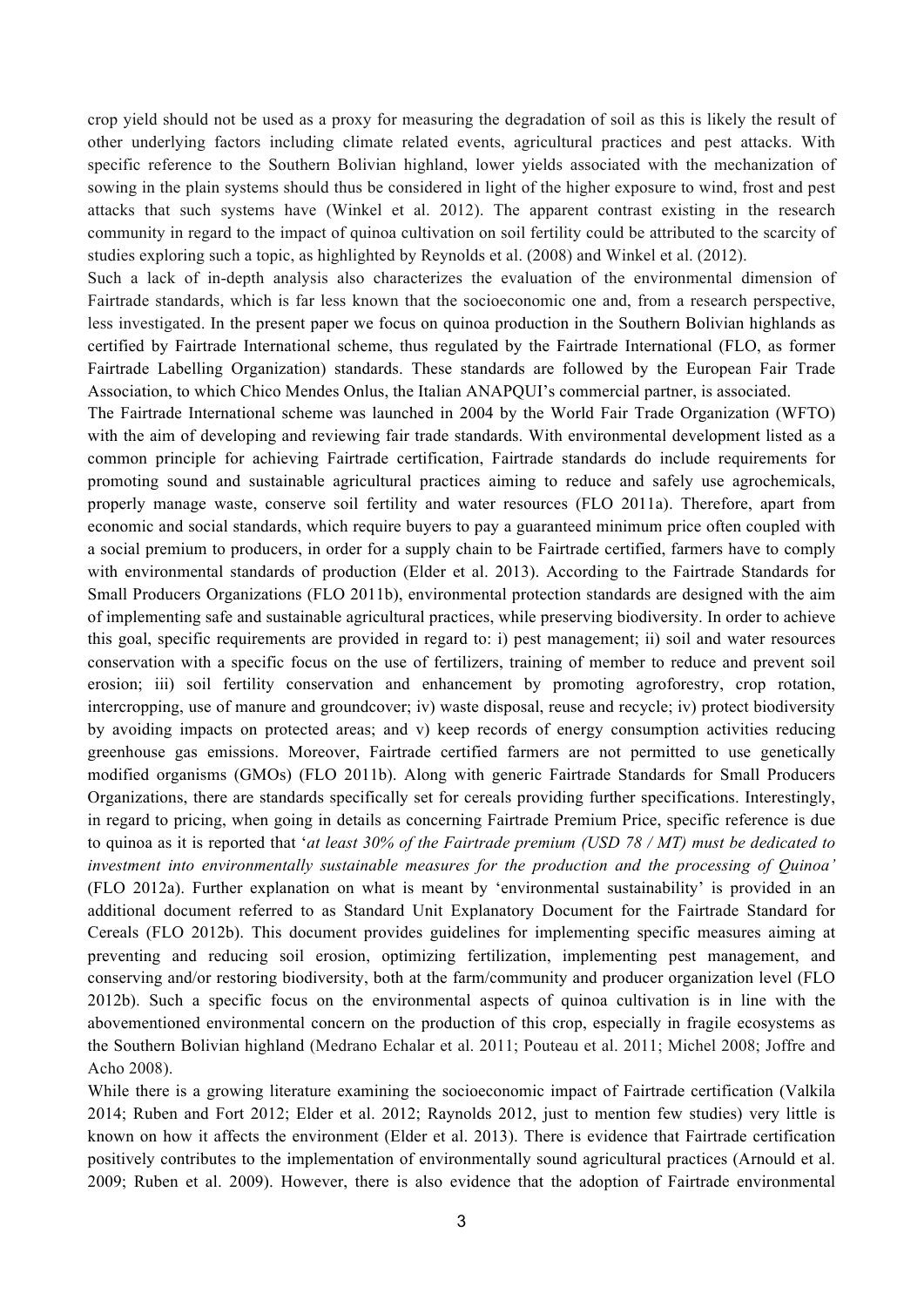standards did not have significant or positive impacts (Elder et al. 2013; Quispe Guanca 2007). Both the reduced number of studies focused on this topic and the contrasting results emerging from them suggest that the environmental aspect of the application of Fairtrade environmental standards has not yet been fully analyzed.

In the framework depicted above, the aim of the present study is the analysis of the environmental impact of Fairtrade certification scheme in quinoa production in the Southern Bolivian highland, by focusing on the municipalities of Colcha K, Tomave and Salinas de Garci Mendoza (Nor Lípez Province, Potosí Department, Bolivia). A combination of soil analysis and interviews with farmers involved in quinoa production is being carried out in order to provide a baseline with respect to soil fertility and soil management practices likely affecting it. The data collected would then constitute the core of an integrated soil related database aimed to launch and develop a monitoring system supporting the implementation of environmentally sound agricultural practices in line with Fairtrade standards, and promoting the sustainability of quinoa production in the long term.

In this sense, our contribution is twofold. On the one hand, it addresses an area of research on Fairtrade certification where efforts so far have been quite thin, as evidenced by the reduced number of studies on Fairtrade's impact on the environment (Elder et al. 2013; Nelson and Pound 2009; Ruben et al. 2009; Arnould et al. 2009). On the other, it sheds light on the environmental impact of the agricultural practices currently adopted by farmers in the Southern Bolivian highland, thus contributing to the thorough investigation of an area characterized by high environmental vulnerability (Medrano Echalar et al. 2011; Pouteau et al. 2011; Michel 2008; Joffre and Acho 2008).

## *Methodology*

In line with the above-specified aim, the focus of the present study was the analysis of soil fertility in the three municipalities where the research took place. Such a focus was chosen as the reduction of soil fertility associated to quinoa production has recently been alleged as one of the main issues contributing to the environmental vulnerability of the Southern Bolivian highland. However, no evidence for this has been found so far, thus calling for the need to investigate on this topic. The municipalities of Tomave, Colcha K and Salinas de Garci Mendoza were chosen as they constitute a representative sample of quinoa production system, with both farmers associated to Fairtrade certified associations and non-cooperatively organized farmers. In this regard, producers taken into account in the present analysis in the municipality of Colcha K (Mañica and Villa Candelaria communities) are affiliated to CECAOT (Central de Cooperatives Agropecuarias "Operaciòn Tierra"). Farmers interviewed in the municipality of Tomave, instead, are not affiliated to any producer organization, but are currently supported by FAUTAPO (Fundaciòn AUTAPO). The two communities analyzed in the municipality of Salinas de Garci Mendoza present different features in that producers interviewed in Irpani are affiliated to ANAPQUI (Asociaciòn Naciònal Productores de Quinoa), whereas farmers interviewed in Cotaña are non-cooperatively organized. Both CECAOT and ANAPQUI are Fairtrade certified (since 2006 and 2001, respectively). In particular, ANAPQUI is the main national body dealing with marketing quinoa value-added products to international fair trade markets. This association has long been commercial partner of Chico Mendes Onlus, which is associated to the European Fair Trade Association (EFSA). EFSA, as member of the WFTO, follows the Fairtrade standards defined in the framework of the Fairtrade International scheme. In order to shed light on the impact of quinoa production system regulated by the Fairtrade standards in the Southern Bolivian highland, both certified and non-certified producers were included in the analysis in order to identify and assess differences possibly emerging.

Different analysis methods based on the collection of both qualitative and quantitative data were used. The collection of soil samples in the 6 abovementioned communities took place from December 2014 to March 2015. In the meanwhile, interviews were conducted with farmers involved in quinoa production to quantify their herds (mostly llama and sheeps), derive the availability of organic manure to be possibly used as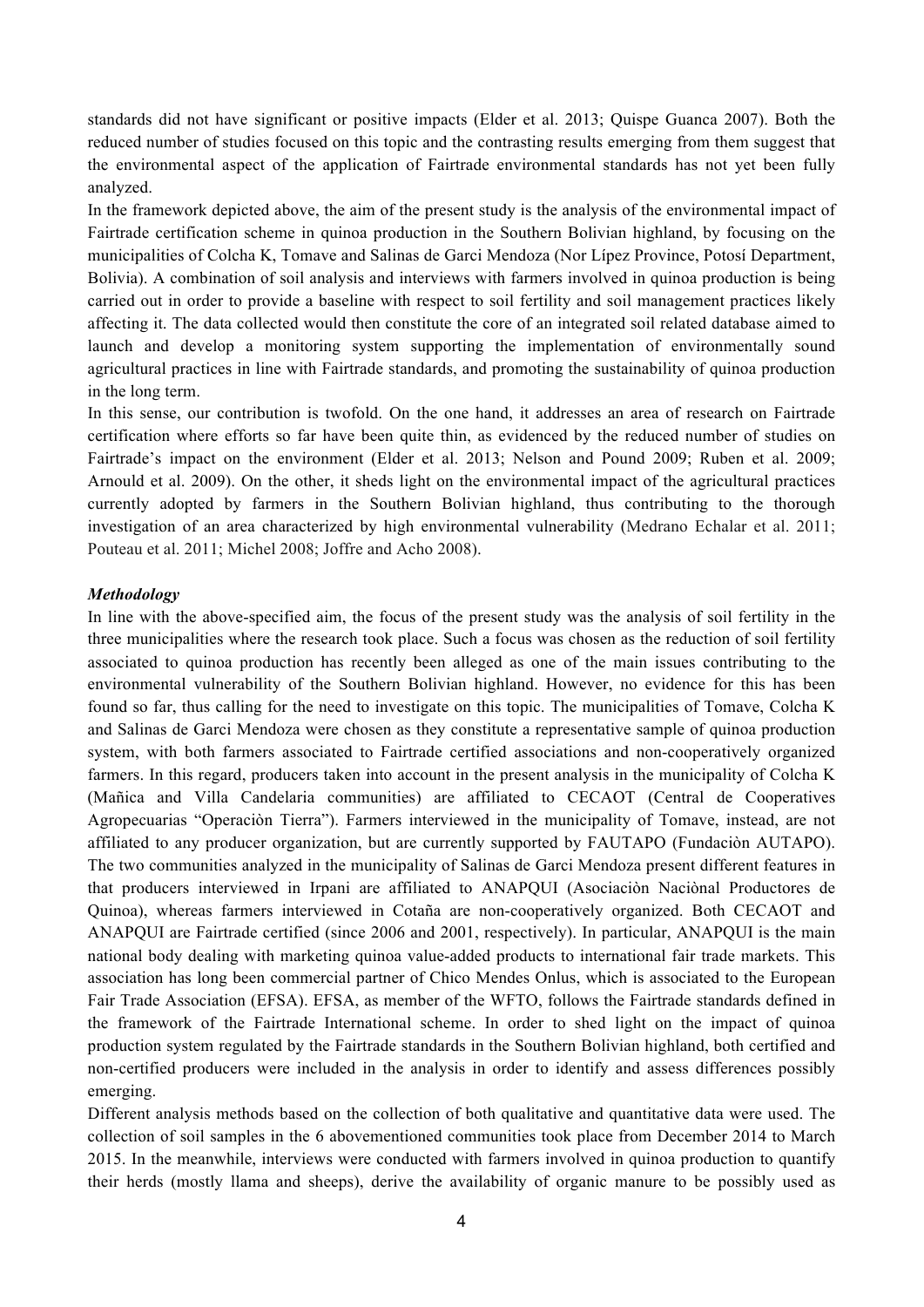fertilizer and investigate the practice of applying organic manure as it is currently carried out by farmers. All quinoa producers that have been interviewed were earlier involved in the Complejo Productivo Altiplano Sur supported by FAUTAPO from 2009 to 2014. Since according to preliminary analysis of the questionnaires, the application of organic manure emerged as a consolidated practice, samples of llama manure were collected from the same communities. In respect to soil samples, two pitches were excavated and 10 soil samples were taken from the 6 communities under investigation. Physical and chemical properties were then measured, including soil texture, pH, organic matter content, carbon (C), nitrogen (N), phosphrous (P) and potassium (K) content. These indicators were then combined in order to determine soil fertility according to the Soil Fertility Table as adapted by the Instituto Geográfico "Agustín Codazzi". In regard to llama manure samples, collected from the *corrales* (livestock stockyard) where llamas are recovered overnight, pH, C, N, P and K content were determined.

Moreover, quali-quantitative data provided by the questionnaires, combined with a literature review including both scientific articles and grey literature, provided the material currently being analyzed with the aim to design an appropriate long-term strategy promoting soil management practices.

#### *Results and discussion*

Since according to previous study and interviews with farmers soil samples were collected from lots presenting homogenous conditions in terms of slope, orientation and exposure, soil depth, soil cover and soil management applied practices likely determining no significant differences, data hereby presented result from the analysis of the samples as a whole in order to identify some common features depicting a general framework of the area under investigation.

The texture of soil samples was determined by hand analysis in the field. Most of the samples (60%) were found to be loamy sand, followed by sandy (30%) and sandy loam (10%). As such, soil in the area being studied was assumed to be characterized by low water retention capacity, low cation exchange capacity and low organic matter content. The latter feature was in fact confirmed by soil analysis that provided evidence of a very low organic matter content (<2.8%) for most of the samples (40%), followed by low (2.9 – 4.0%) (40%) and moderate  $(4.1 - 7.5\%)$  (20%). The generally low organic matter content, as well as the very high pH found in 90% of the samples  $(8.1)$ , can be explained by referring to the environmental conditions characterizing the area under investigation which is particularly dry, with very scarce precipitation and low mean temperatures. These conditions, in fact, affect the production of biomass and slow down its decomposition, thus turning into a reduced amount of organic matter in soil that is further exacerbated by a scarce return of nutrients due to inadequate agricultural practices still in use (e.g. harvest of quinoa by uprooting plants). Closely related to the abovementioned conditions is also the reduced amount of N that, in 90% of the samples, was found to be very low  $\langle 0.20\% \rangle$ . The determination of the C/N ratio resulted high (between 15 and 20) in most of the samples (40%), thus pointing to a low edaphic quality with a very low organic matter mineralization rate associated with the presence of persistent humus components. P and K content were, instead, found to be moderately high in most of soils samples  $(7.1 - 15.0$  ppm, and  $0.71 - 1.20$ meq/100 g respectively). In respect to K, a high content is likely to be found in soils derived from sands and volcanic ashes as those analyzed, therefore this result is in line with the context being investigated. By contrast, a low content of P would be expected in light of the low organic matter content that has been found. As this is not the case, with 40% of soil samples showing moderately high and 20% high P content, further investigation would be required in order to fully understand the factors underlying such a high value and determine the amount of P that is readily available. The integrated analysis of the data reported so far, *i.e.* soil texture, organic matter content, N, P, K content and C/N ratio, resulted in the preliminary evaluation of soil fertility based on the Soil Fertility Table by the Instituto Geográfico "Agustín Codazzi": according to it, 70% of the soil samples being analyzed is characterized by low to moderate soil fertility.

As abovementioned, by means of interviews to quinoa producers, the use of organic manure in crop production is a common practice. Specifically, 88% of the farmers interviewed in Colcha K declared they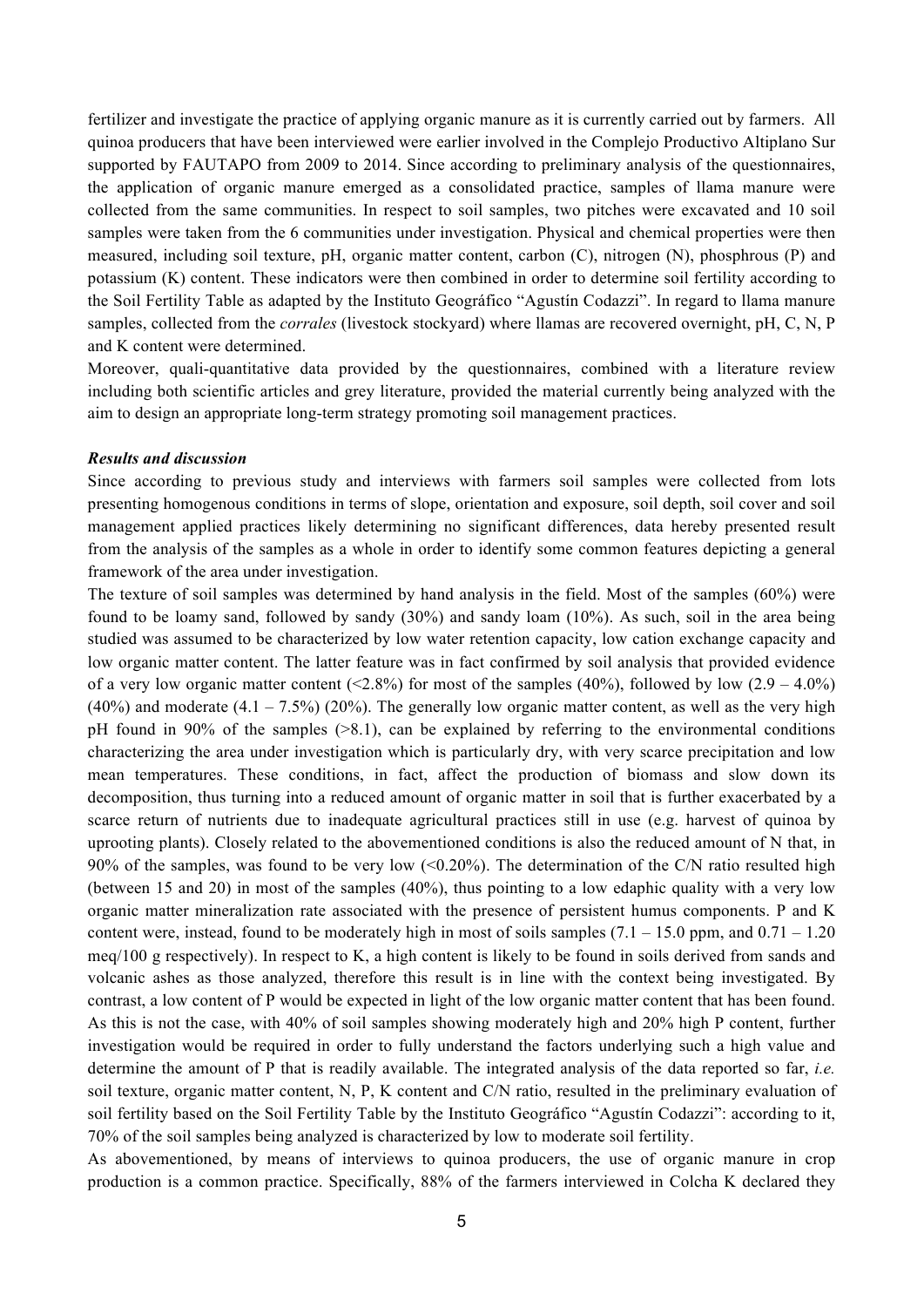use a combination of llama and sheep manure in agriculture, with 84% of them applying it to quinoa. In Tomave the share of farmers using organic manure in agriculture was found to be 80%, with 60% specifically using it in quinoa production. The higher gap observed in this regard in the community of Tomave is likely due to the fact that in this municipality crop rotation is commonly carried out, which is not the case of the community of Colcha K. Therefore, in Tomave organic manure is also applied to other crops, particularly potato that usually goes before quinoa in the crop rotation cycle. In Salinas almost all farmers interviewed use organic manure for quinoa cultivation (97% out of 98% using organic manure in agriculture). As concerning the quantity of organic manure that is usually applied to quinoa, no significant differences were found while comparing Colcha K and Tomave as in both municipalities about 10-12 t/ha was the value emerging from interviews to farmers. Such a feature was found mostly correlated to a mean yield of 28 q/ha<sup>2</sup>, which is line with data found in literature (Vecchio et al. 2012). In Salinas the same yield was found to be correlated to the application of a higher quantity of manure (13-16 t/ha). When investigating about treatments possibly applied to fresh manure to produce humus and/or compost, in Tomave and Colcha K these practices were not found to be commonly in use, with 4% of farmers processing manure into humus in the former and none in the latter. In this sense, Salinas is an exception in that 36% of the farmers interviewed declared they process manure to produce compost and 10% produce humus.

In regard to the analysis of the chemical properties of llama manure, different features emerged while comparing samples taken from different communities. In respect to N content, it was found to vary between very low and low (1,14% in Machicado and 1,39% in Villa Candelaria, respectively). K content, measured as K2O, instead, was found to show a very high variability, spanning from very high to low (1,51% in Opoco and 0,25% in Irpani, respectively). On the other hand, P content, measured as  $P_2O_5$ , showed a similar variability, from high to low (1,51% in Mañica and 0,12% in Opoco). All the samples were found to have alkaline pH, ranging from 7,44 (Opoco) to 8,51 (Mañica and Villa Candelaria). All the reported data are in line with previous study conducted in the same area (FAO-SNAG 1995: Ruíz and Bustamante 1988). The analysis of llama manure samples here presented were then combined with the investigation of the number of livestock units in each community in order to evaluate the amount of manure possibly available to be used as fertilizer and provide a quantification of nutrients possibly returned to soil. According to the most recent census conducted in the communities under investigation (APSA 2010), the number of llamas varied from 546 (Mañica) to 1311 (Villa Candelaria). However, according to the trend observed over last few years leading to the significant reduction of llamas in the Southern Bolivian highland (Winkel et al. 2014), these features may have significantly changed. Moreover, the chemical composition of manure, as well as its physical properties, closely depends on several factors, including sex, age, genetics, health conditions and nutrition, that have not been investigated in the present study.

Therefore, the preliminary results obtained so far depict a framework where still livestock breeding activities are integrated with quinoa production. In this framework, farmers are aware of the benefits of manure application, though they do not optimize its use as they currently do not process manure into compost or humus. A thorough evaluation of the amount of nutrients possibly returned to soil by incorporating the available quantity of manure still requires further investigation.

The present study, as well as the preliminary results that emerged from it, is in line with the growing literature currently being produced about quinoa which is mostly due to the environmental and social issues gradually emerging from the intensification of cultivation of such a crop (Bonifacio 2014; Soraide Lozano 2011; Aroni et al. 2009; Félix and Vilca 2009; Arce 2008; Cárdenas and Choque 2008; Michel 2008;). Amongst the studies currently available, particular attention has been paid to soil fertility related to land use and soil management practices, where mechanization, the abandonment of fallow land practice and of manure application have been alleged as the causes of an accelerated soil degradation (Winkel et al. 2014). However, there is no scientific evidence demonstrating a clear correlation of soil fertility reduction and

!!!!!!!!!!!!!!!!!!!!!!!!!!!!!!!!!!!!!!!!!!!!!!!!!!!!!!!!!!!!

<sup>&</sup>lt;sup>2</sup> *Quintal* is a unit of measurement commonly used in Bolivia corresponding to 45.36 kg. The reported feature (28 q/ha), thus, corresponds to 1270 kg/ha.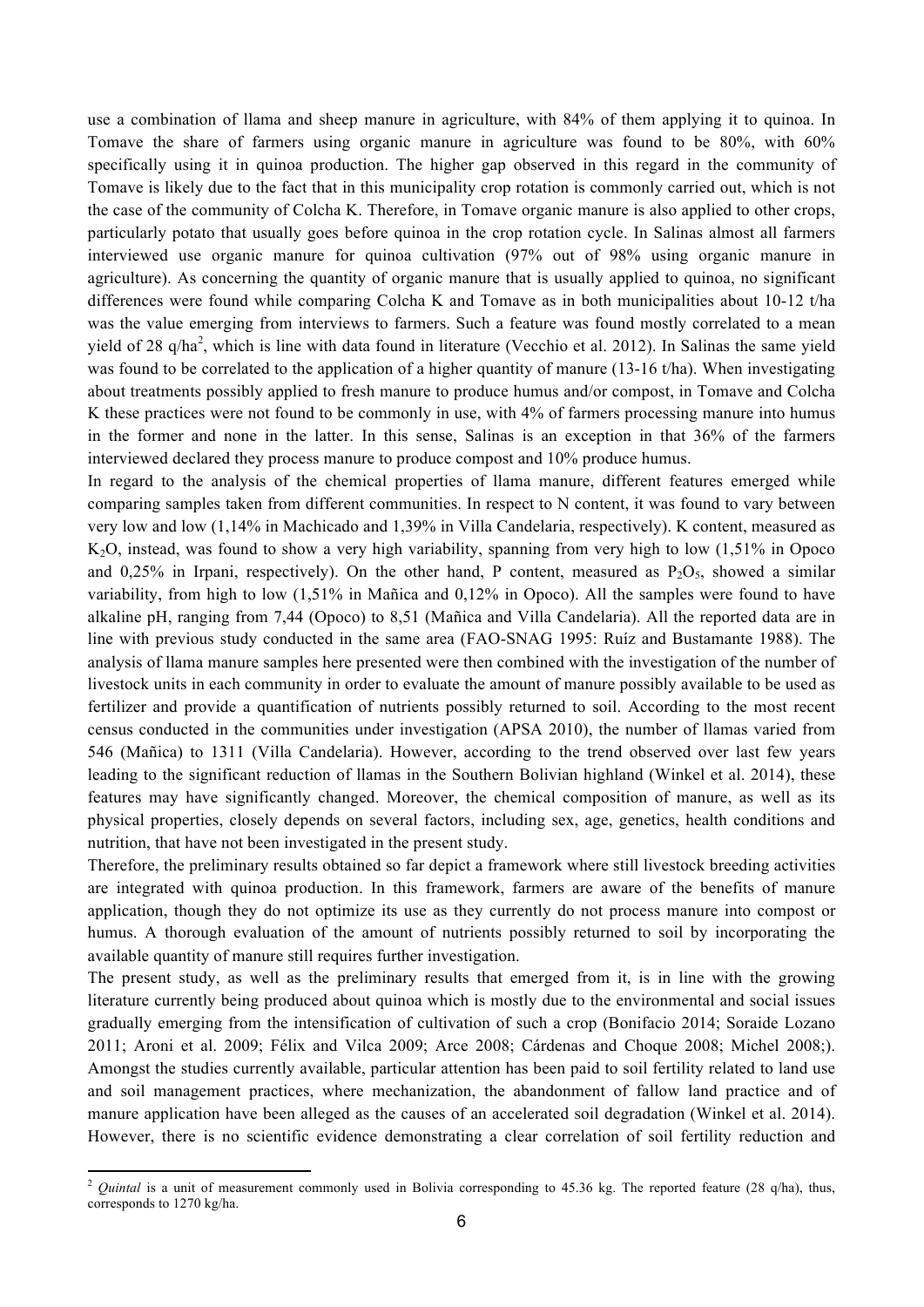quinoa production associated practices. Such a gap in research does not prevent an active debate on how to reverse this soil degradation trend apparently consolidating in the Southern Bolivian highlands (Winkel et al. 2012; Jacobsen 2011; Félix and Vilca 2009; Cossio 2008). For instance, there is a wide consolidated agreement on the beneficial effects that the incorporation of organic manure would have on soil fertility (Soraide Lozano 2011; FAUTAPO 2007; Fuentes 1989; Fersini 1994) but, at the same time, some have argued about the effectiveness of such a practice due to observed limited effects likely caused by the immobilization of nitrogen and other nutrients (Miranda Casas 2012; Cárdenas and Choque 2008). Though it might be argued that soil would indirectly benefit from the application of organic manure as this would enhance both physical and chemical properties, still a complete analysis covering the effects of soil management practices on soil fertility, both in the short and long term, is missing. Such an analysis would be particularly relevant under the agroecological conditions of the Southern Bolivian highlands that, as pointed out by the present study and reported in literature (FAUTAPO 2008), is characterized by very low fertility soils and a shift from llama breeding activities to the establishment of quinoa monocultures, which is gradually replacing the long established practice of integrated production systems. Studies analyzing quinoa agroecosystems as implemented in the Southern Bolivian highlands do exist (Soraide Lozano 2011) and provide an extensive general picture of quinoa production in this area. However, more detailed studies conducted both at municipality and community level would provide the material to develop an integrated database collecting and systematizing both soil data and soil management practices likely affecting the status of soils in the Southern Bolivian highland. The development of such a database, to which the present study positively contributes by partially constituting a baseline for the communities and municipalities taken into account, would have manifold applications. In the first place, when applied to quinoa agroecosystems producing in the framework of the Fairtrade scheme, a database bringing together and correlating soil data and soil management practices would allow for the analysis of the environmental impacts of the implementation of this scheme, on which there still is little evidence (Elder et al. 2013). In this sense, the establishment, as well as the expansion and update of this database, would significantly contribute to closing a gap in research and provide the means for a comprehensive evaluation of the implementation of the Fairtrade scheme, currently mostly focused on socioeconomic aspects. Moreover, the availability of an integrated soil related database would likely have a positive spillover effect on the implementation of the Fairtrade scheme, as it would usefully facilitate the monitoring of environmentally sound practices being carried out by quinoa producers that adopt the Fairtrade standards. On the other hand, the evaluation of the effects of soil management practices on soil quality would also allow for the design of *ad hoc* measures, both at the farm and producer organizations level. Such guidelines would be aimed at ensuring the sustainability of quinoa production in the long term, thus contributing to address the environmental issues currently affecting Southern Bolivian highland ecosystems, as well as the vulnerability of producers that highly depend on quinoa cultivation in the area.

### *Conclusions*

The present study, focused on three municipalities in the Southern Bolivian highland, was aimed to contribute to the evaluation of the environmental impact of Fairtrade standards applied to quinoa production. The quali-quantitative data on soil fertility and soil management practices collected in the communities being analyzed are in line with previous study conducted in the area, but constitute a step forward as they provide a more detailed level of analysis that could be positively intended as the core of an integrated soil database at the community level. Such a database would usefully support the implementation of a monitoring system ensuring the application of the environmental Fairtrade standards, while providing the means for a thorough evaluation of their impacts in the long run, which is currently missing in literature. Moreover, the collection and systematization of soil related data at the community level, to which the present study positively contributes, provide the basis for designing *ad hoc* measures to be implemented both at the farm and producer organization level. With this aim, further analyses are being performed in order to quantify the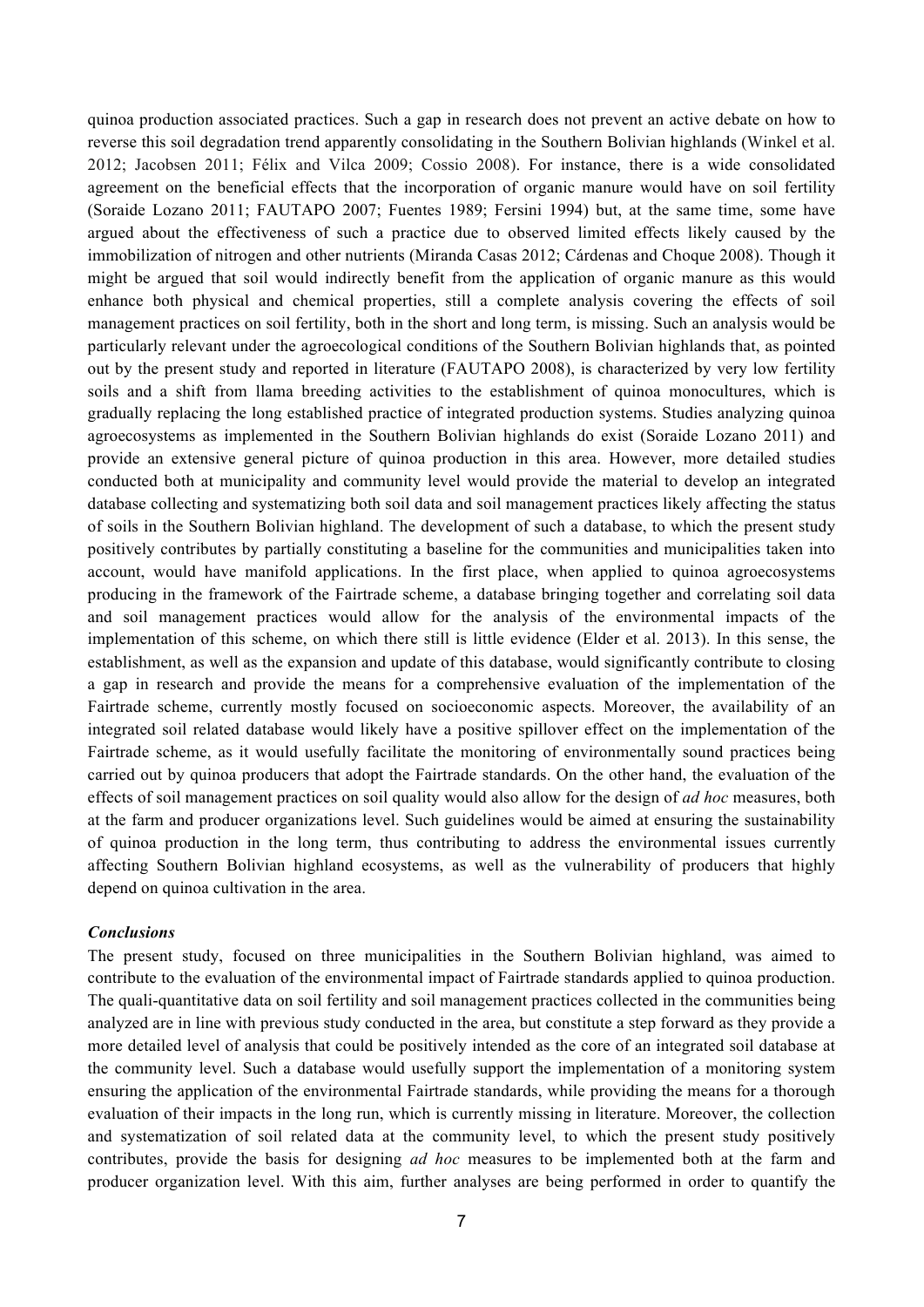amount of nutrients removed by crops currently cultivated in the area and design accordingly appropriate soil management practices enhancing soil fertility. These measures are to be meant as guidelines to ensure environmentally sound soil management practices be applied by quinoa producers. Not least, the implementation of such practices should be envisaged in the framework of a strategy including also socioeconomic aspects involving different stakeholders participating in the quinoa value chain. As such, they would positively contribute to ensure the long term sustainability of quinoa production, thus addressing the high vulnerability of the context being analyzed.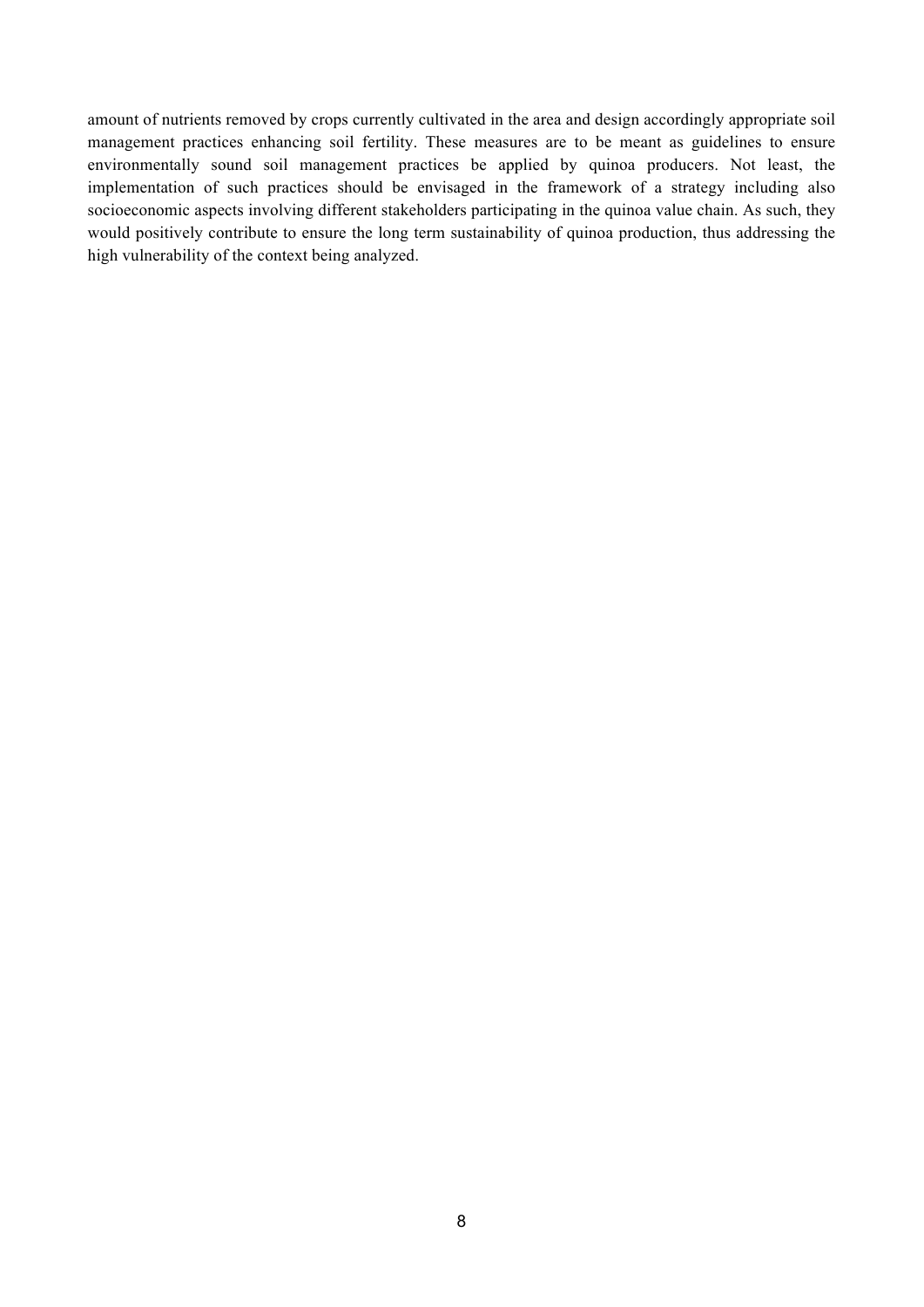# *References*

- 1. APSA. 2010. Optimización de manejo del suelo para el cultivo de quinua. Oruro Bolivia.
- 2. Arce M. 2008. Caracterización de germoplasma de quinua (Chenopodium quinoa, W.) de ecotipos utilizados por productores del sudoeste de Potosí. Fundación AUTAPO. Potosí, Bolivia. 70 p. Available at: www.infoquinua.bo, accessed on  $8<sup>th</sup>$  April 2015
- 3. Arnould, E., Plastina A. and Ball D., 2007. Market Disintermediation and Producer Value Capture: the Case of Fair Trade Coffee in Nicaragua, Peru, and Guatemala. Advances in international management, 20, 319-340
- 4. Aroni J.C., Cayoja M. and Laime M.A. 2009. Situación al 2008 de la Quinua Real en el Altiplano Sur de Bolivia. Fundación AUTAPO. La Paz, Bolivia. 172 p. Available at: www.infoquinua.bo, accessed on  $8<sup>th</sup>$  April 2015
- 5. Bonifacio A. 2014. Mejoramento genético de la quinua y el desarrollo de variedades modernas. Capitulo 2.5. In: Bazile D. et al. (Editores), "Estado del arte de la quinua en el mundo en 2013": FAO (Santiago de Chile) y CIRAD, (Montpellier, Francia)
- 6. Cáceres Z. 2005. Quinoa: A tradição frente ao desfio dos novos mercados de qualidade. Tesis de Doctorado, CPDA-UFRRJ, Brasil
- 7. Cáceres Z. and Carimentrand A. 2004. La quinua, del altipiano andino hasta el consumidor europeo: la construcción de cadenas de productos orgánicos y del comercio justo. Congreso Internacional Agroindustria Rural y Territorio, Toluca, Mexico
- 8. Cáceres Z., Carimentrand A. and Wilkinson J. 2007. 11 Fair Trade and quinoa from the southern Bolivian Altiplano. Fair trade: The challenges of transforming globalization, 180
- 9. Cárdenas C.J. and Choque M.W. 2008. Fertilidad, uso y manejo de suelos en la zona del Intersalar, departamentos de Oruro y Potosí. Fundación AUTAPO, Programa Quinua Altiplano Sur. La Paz, Bolivia. 105 p.
- 10. Carimentrand A and Ballet J. 2010. When Fair Trade increases unfairness: The case of quinoa from Bolivia. Cahier/Working paper FREE, (5-2010)
- 11. Centro de Promocion de Tecnologias Sostenibles (CPTS). Informacion general y el estado de avance actual de la tecnología de producción más limpia para la producción agrícola y el beneficio de la quinua orgánica. Available at: http://www.cpts.org/pdf/InfoGralDesarrTecnolPMLQuinua.pdf, accessed on January  $9<sup>th</sup> 2015$
- 12. Cossio J.T. 2008. Agricultura de conservación con un enfoque de manejo sostenible en el Altiplano Sur. Hábitat 75: 44-47
- 13. Elder S.D., Zerriffi H. and Le Billon P. 2012. Effects of Fair Trade certification on social capital: The case of Rwandan coffee producers. World development,40(11), 2355-2367
- 14. Elder S.D., Zerriffi H., and Le Billon P. 2013. Is Fairtrade certification greening agricultural practices? An analysis of Fairtrade environmental standards in Rwanda. Journal of Rural Studies, 32, 264-274
- 15. Fairtrade International (FLO). 2011a. History of Fairtrade. Available at: http://www.fairtrade.net/history-of-fairtrade.html, accessed on 8<sup>th</sup> Aprile 2015
- 16. Fairtrade International (FLO). 2011b. Fairtrade Standards for Small Producer Organizations. Available at:  $\alpha$ http://www.fairtrade.net/fileadmin/user\_upload/content/2009/standards/documents/2015-01-
	- 19 SPO\_EN.pdf, accessed 1<sup>st</sup> April 2015
- 17. Fairtrade International (FLO). 2012a. Fairtrade Standards for Cereals for Small Producer Organizations. The contraction of the contraction of the contraction of the contraction of the contraction of the contraction of the contraction of the contraction of the contraction of the contraction of the contraction o http://www.fairtrade.net/fileadmin/user\_upload/content/2009/standards/documents/2012-04- 01 EN SPO\_Cereals.pdf, accessed 1<sup>st</sup> April 2015
- 18. Fairtrade International (FLO). 2012b. Standards Unit Explanatory document for the Fairtrade Standard for Cereals. Available at: http://www.fairtrade.net/fileadmin/user\_upload/content/2009/standards/documents/2012-03- 30 EN\_Quinoa\_SUexplanatory-document.pdf, accessed 1<sup>st</sup> April 2015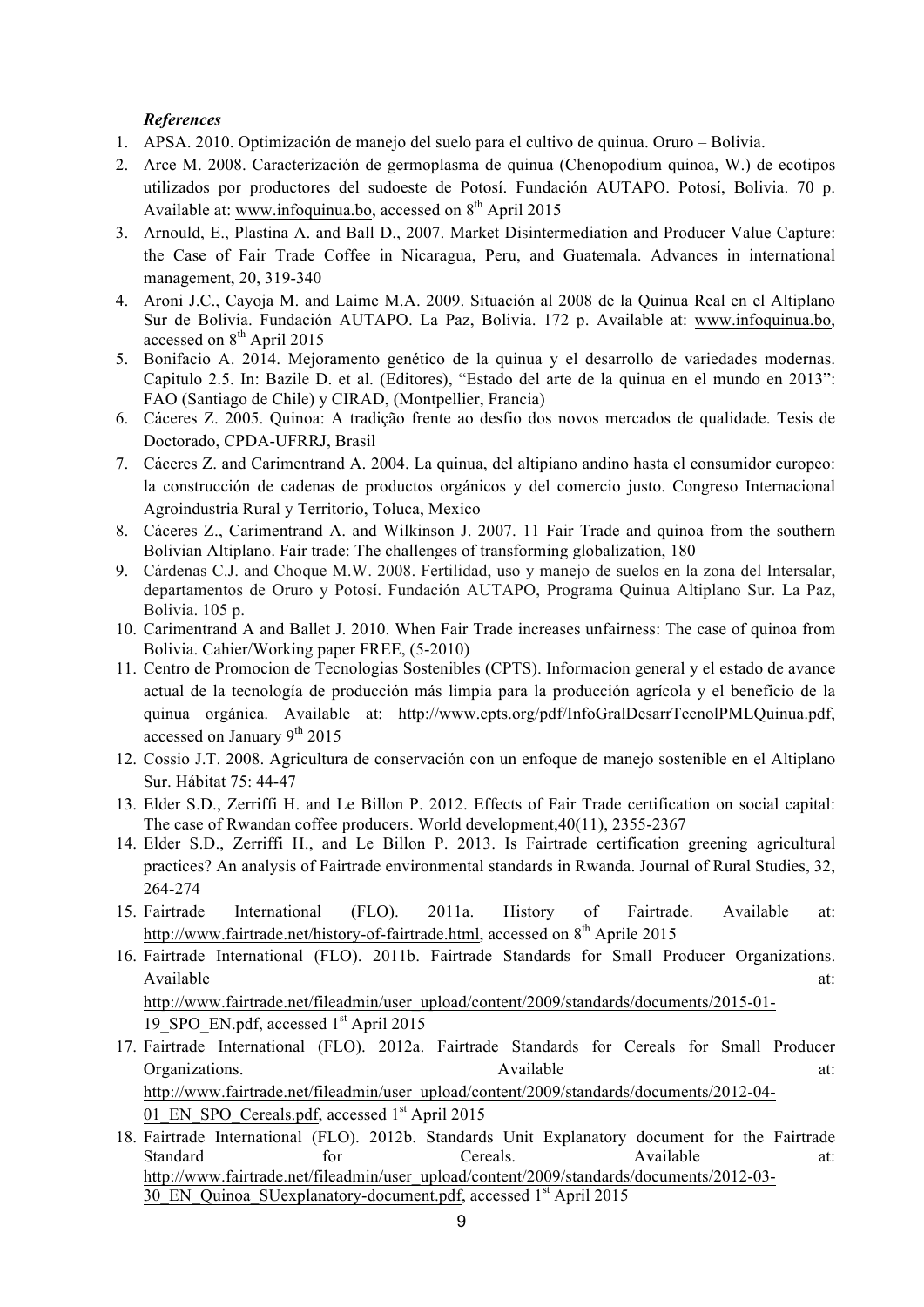- 19. FAO-SNAG. 1995. Fertisuelos. Soil management and plant nutrition in farming systems. Fertisuelos proyect GCPF / BOL / 018 / NET, Field document N° 16, La Paz, 103 p.
- 20. FAUTAPO. 2007. Fertilización, uso y manejo de suelos en la zona del intersalar. Oruro- Bolivia. La Paz, Bolivia
- 21. FAUTAPO 2008. Estudio de suelos del area productora de quinua Real. Altiplano sur boliviano. Informe final. 159 p. La Paz, Bolivia
- 22. Félix D. and Vilca C. 2009. Quinua y territorio: experiencias de acompañamiento a la gestión del territorio y a la autogestión comunal en la zona Intersalar del altiplano boliviano. Lyon, France: VSF- CICDA-Ruralter. 158 p.
- 23. Félix D., Villca C. 2009. Quinua y territorio. Experiencias de acompañamiento a la gestión del territorio y a la autogestión comunal en la zona Intersalar del altiplano boliviano. Agronomes and Vétérinaires sans frontiéres, 156 p.
- 24. Fersini A. 1994. Horticultura Práctica. 1<sup>ª</sup> Ed. Diana. D.F. Mexico. 293 p.
- 25. Food and Agriculture Organization (FAO). 2014a. Interactive Hunger Map. Available at: www.fao.org/hunger/en/, accessed on January  $8<sup>th</sup>$  January 2015
- 26. Food and Agriculture Organization (FAO). 2014b. Data available at: http://faostat3.fao.org/download/Q/QC/E, accessed on January  $7<sup>th</sup>$  January 2015
- 27. Fuentes J.L. 1989. El suelo y los fertilizantes Mundi Prensa Madrid- España, 284 p.
- 28. Gandarillas H. 1982. El Cultivo de la Quinua. Instituto Boliviano de Tecnología Agropecuaria. La Paz, Bolivia
- 29. Giordano P., Li K. 2012. An Updated Assessment of the Trade and Poverty Nexus in Latin America. IDB WORKING PAPER SERIES No. IDB-WP-383
- 30. Jacobsen S.E. 2011. The situation for quinoa and its production in southern Bolivia: from economic success to environmental disaster. Journal of Agronomy and Crop Science, 197(5), 390-399
- 31. Joffre R. and Acho J. 2008. Quinua, descanso y tholares en el sur del Altiplano Boliviano. Hábitat: 38-41
- 32. Laguna P. 2011. Mallas y flujos: acción colectiva, cambio social, quinua y desarrollo regional indígena en los Andes Bolivianos. Tesis de Doctorado, Universidad de Wageningen. Wageningen, Países Bajos. 516 p. Available at: http://edepot.wur.nl/188049. accessed 8<sup>th</sup> April 2015
- 33. Laguna P., Cáceres Z. and Carimentrand A. 2006. Del Altiplano Sur Bolivariano hasta el mercado global: Coordinacio´n y estructuras de gobernancia de la cadena de valor de la quinua orga´nica y del comercio justo. Agroalimentaria 11, 65–76
- 34. Martínez R., Palma A., Atalah E., Pinheiro A.C. Food and Nutrition Insecurity in Latin America and the Caribbean. Available at: http://www.wfp.org/content/food-and-nutrition-insecurity-latin-americaand-caribbean, accessed on January  $7<sup>th</sup>$  January 2015
- 35. Medrano Echalar A. M., Torrico J.C. 2009. Consecuencias del incremento de la producción de quinua (Chenopodium quinoa Willd) en el altiplano sur de Bolivia. Journal of Ciencia y Tecnologia Agraria, vol.1, n.4, pp. 116-122, ISSN 2072-1404
- 36. Medrano Echalar A.M., Torrico Albino J.C., Fortanelli Martínez J. 2011. Análisis de la sotenibilidad (sic) de la producción de quinua (Chenopodium quinoa Willd.) en el intersalar boliviano. Sustentability analysis of quinoa production (Chenopodium quinoa Willd.) in the Bolivian intersalar. CienciAgro 2: 303-312
- 37. Michel A.J. 2008. Estudio de suelos del área productora de Quinua Real, Altiplano Sur boliviano. Fundación AUTAPO, Programa Quinua – Altiplano Sur. Sucre, Bolivia. 159 p. Available at: www.infoquinua.bo, accessed on 8<sup>th</sup> April 2015
- 38. Ministerio de Desarrollo Rural y Tierras y Consejo Nacional de Comercialidadores y Productores de Quinua (MDRyT and CONACOPROQ). 2009. Politica Nacional de la Quinua
- 39. Miranda Casas R. 2012. Adubação orgânica em condições de irrigação suplementar e seu efeito na produtividade da quinua (Chenopodium quinoa Willd) no planalto da Bolívia. Tese de Doutorado, Universidade Federal de Santa Maria. Santa Maria, RS, Brasil. 98 p.
- 40. Nelson V. and Pound B. 2009. The Last Ten Years: a Comprehensive Review of the Literature on the Impact of Fairtrade. Natural Resources Institute, University of Greenwich